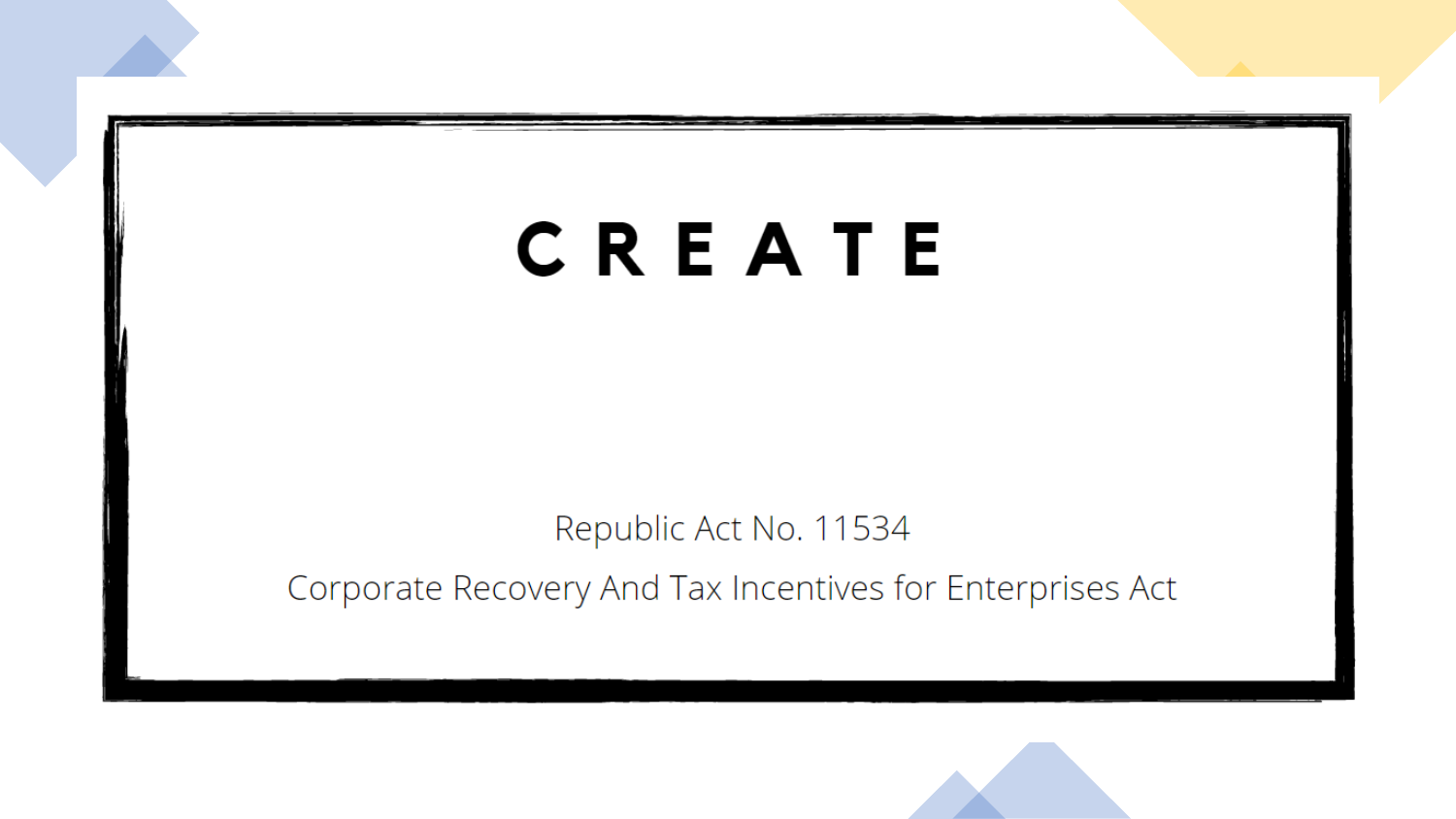## BACKGROUND

**CREATE LAW** 

**COMPREHENSIVE TAX REFORM PROGRAM of the Duterte Administration : (1) TRAIN LAW (2) CREATE LAW**

**Formerly known as the Corporate Income Tax and Incentives Rationalization Act (CITIRA)**

**Provides muchneeded relief for Micro, Small and Medium Enterprises (MSMEs)**

**Intended to mitigate and address the economic effects of the COVID-19 Pandemic**



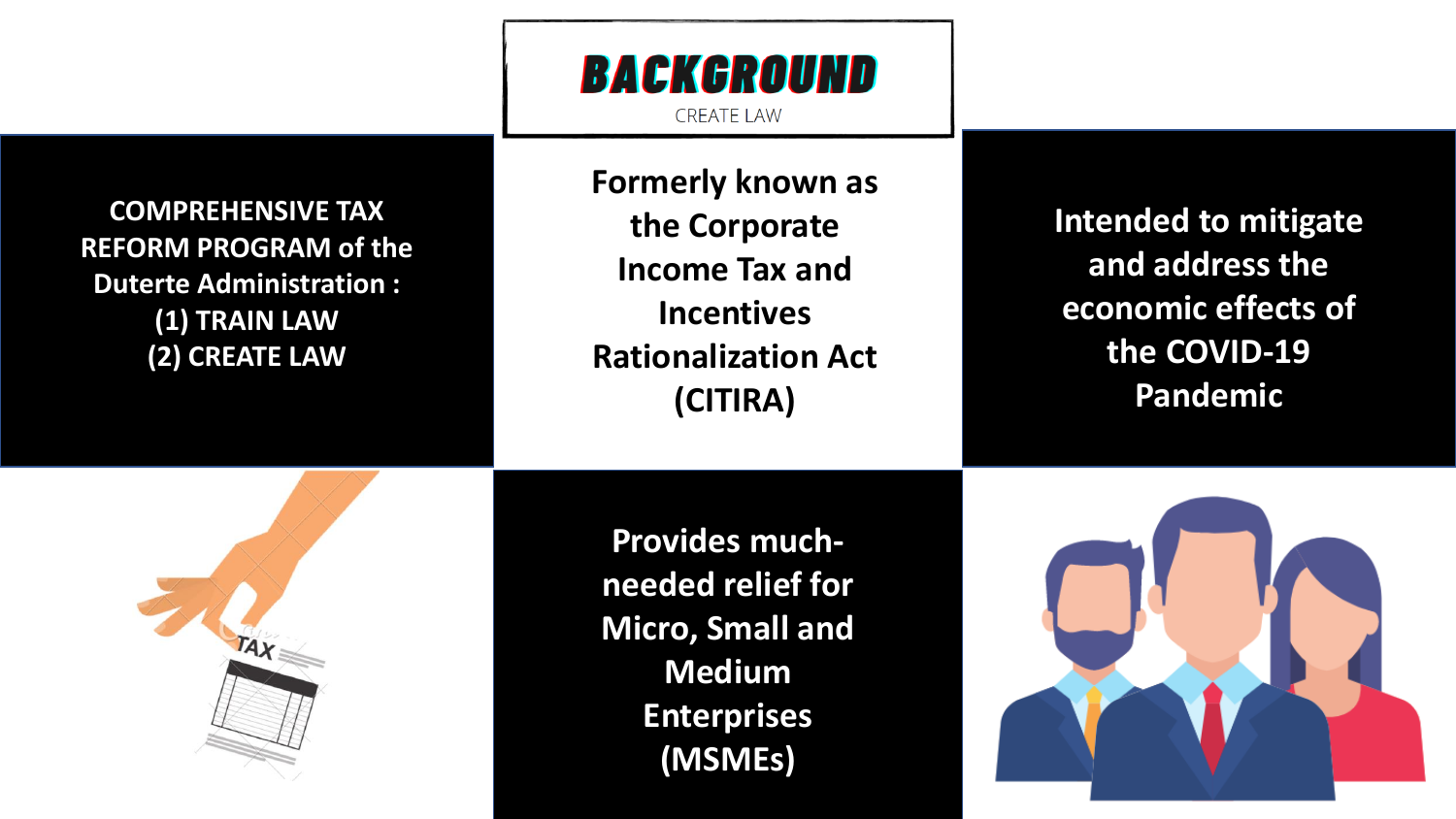## **Comparative CIT rates in ASEAN (2020)**



Source: OECD tax database, PWC Corporate tax summaries, Trading Economics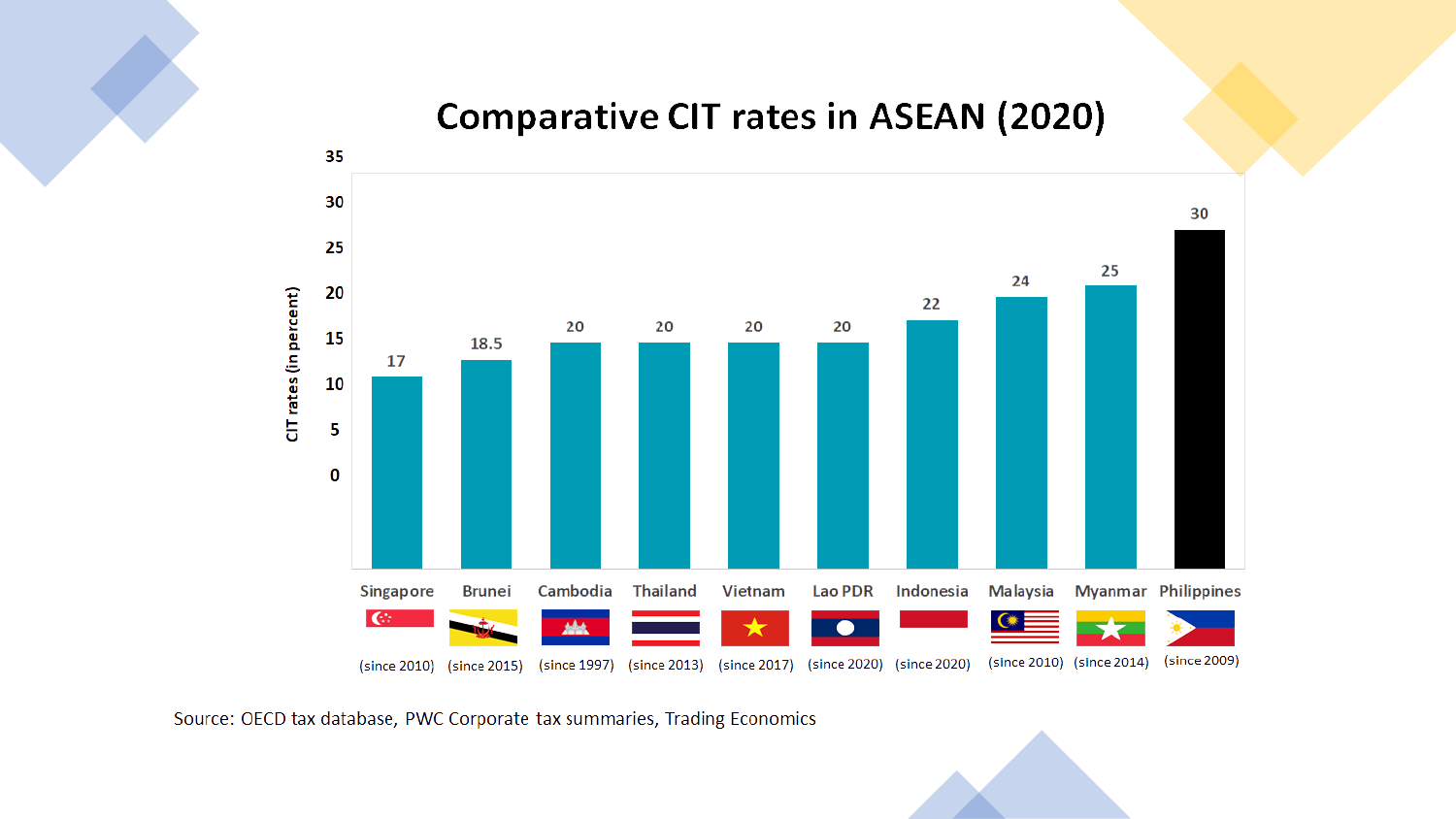

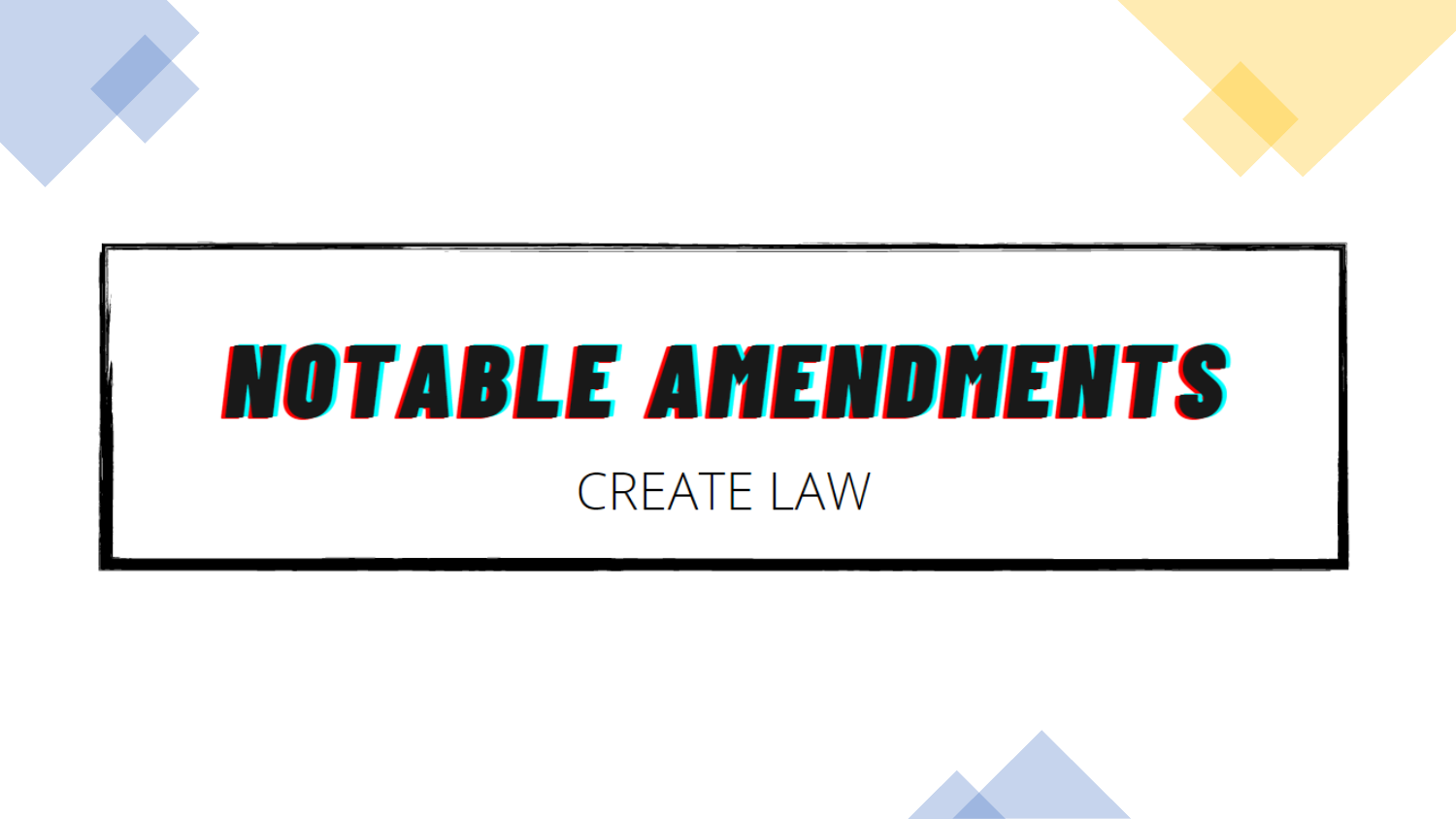| <b>NOTABLE AMENDMENTS</b>                            |                   |                                                                                                                                                |  |
|------------------------------------------------------|-------------------|------------------------------------------------------------------------------------------------------------------------------------------------|--|
| <b>CREATE LAW</b>                                    | <b>PRE-CREATE</b> | <b>CREATE</b>                                                                                                                                  |  |
| <b>Corporate Income Tax</b>                          | 30%               | 25%<br>*20% Tax Rate for Domestic<br><b>Corporations whose Net Taxable</b><br>Income does not exceed 5M and<br>Total Assets do not exceed 100M |  |
| <b>Minimum Corporate</b><br><b>Income Tax</b>        | 2%                | $1\%$<br>*Applicable from 1 July 2020<br>until 30 June 2023                                                                                    |  |
| <b>Improperly Accumulated</b><br><b>Earnings Tax</b> | 10%               | Repealed                                                                                                                                       |  |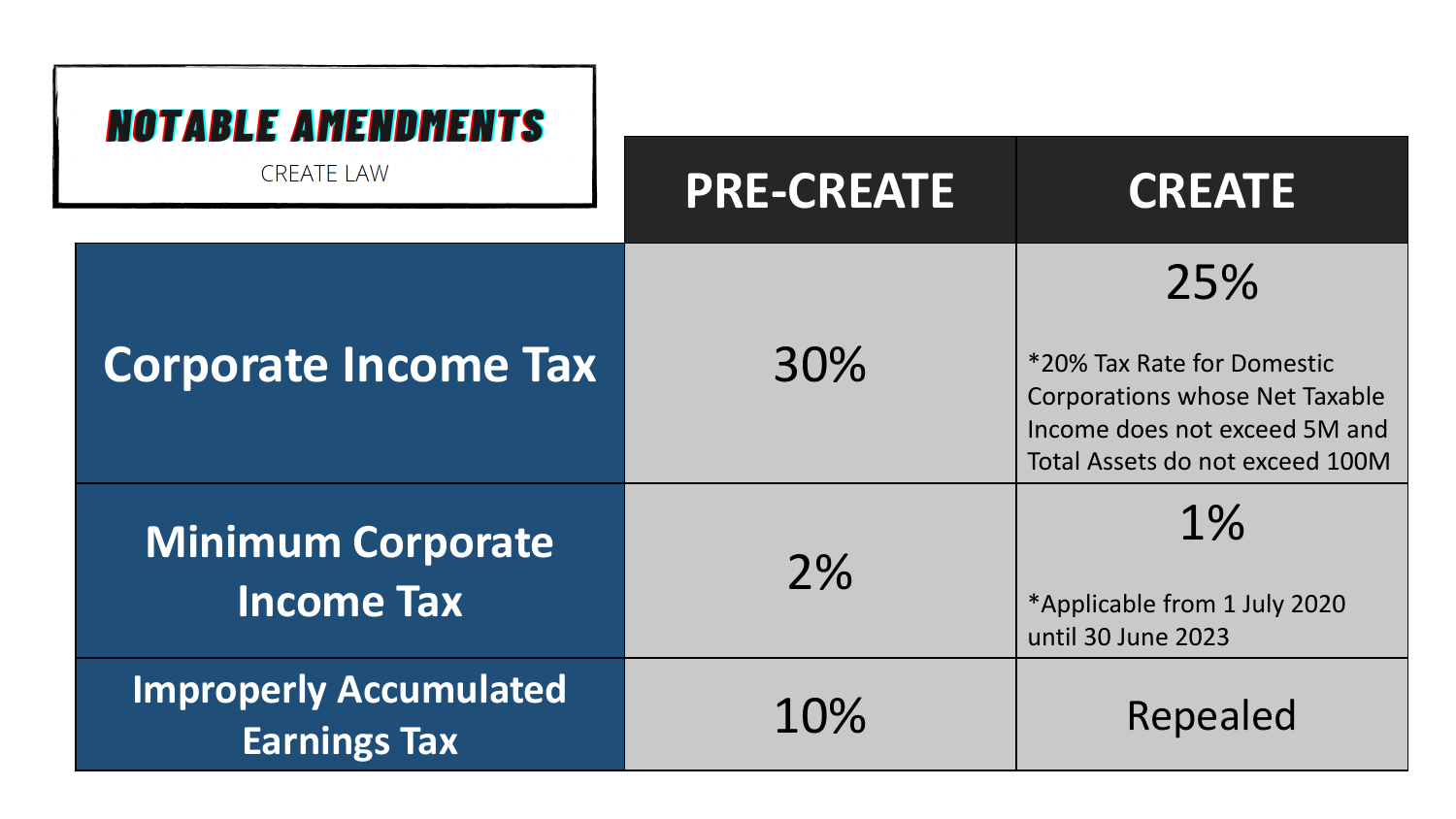| <b>NOTABLE AMENDMENTS</b>                                                             |                   |                                                                      |
|---------------------------------------------------------------------------------------|-------------------|----------------------------------------------------------------------|
| <b>CREATE LAW</b>                                                                     | <b>PRE-CREATE</b> | <b>CREATE</b>                                                        |
| <b>Percentage Tax for VAT</b><br><b>Exempt Persons</b>                                | 3%                | $1\%$<br>*Applicable from 1 July 2020<br>until 30 June 2023          |
| <b>Tax on Non-profit and proprietary</b><br>educational institutions and<br>hospitals | 10%               | 1%<br>*Applicable from 1 July 2020<br>until 30 June 2023             |
| <b>Foreign-sourced dividends</b><br>received by domestic<br>corporations              | 15%               | Exempt<br>*Subject to reinvestment of<br>earnings in the Philippines |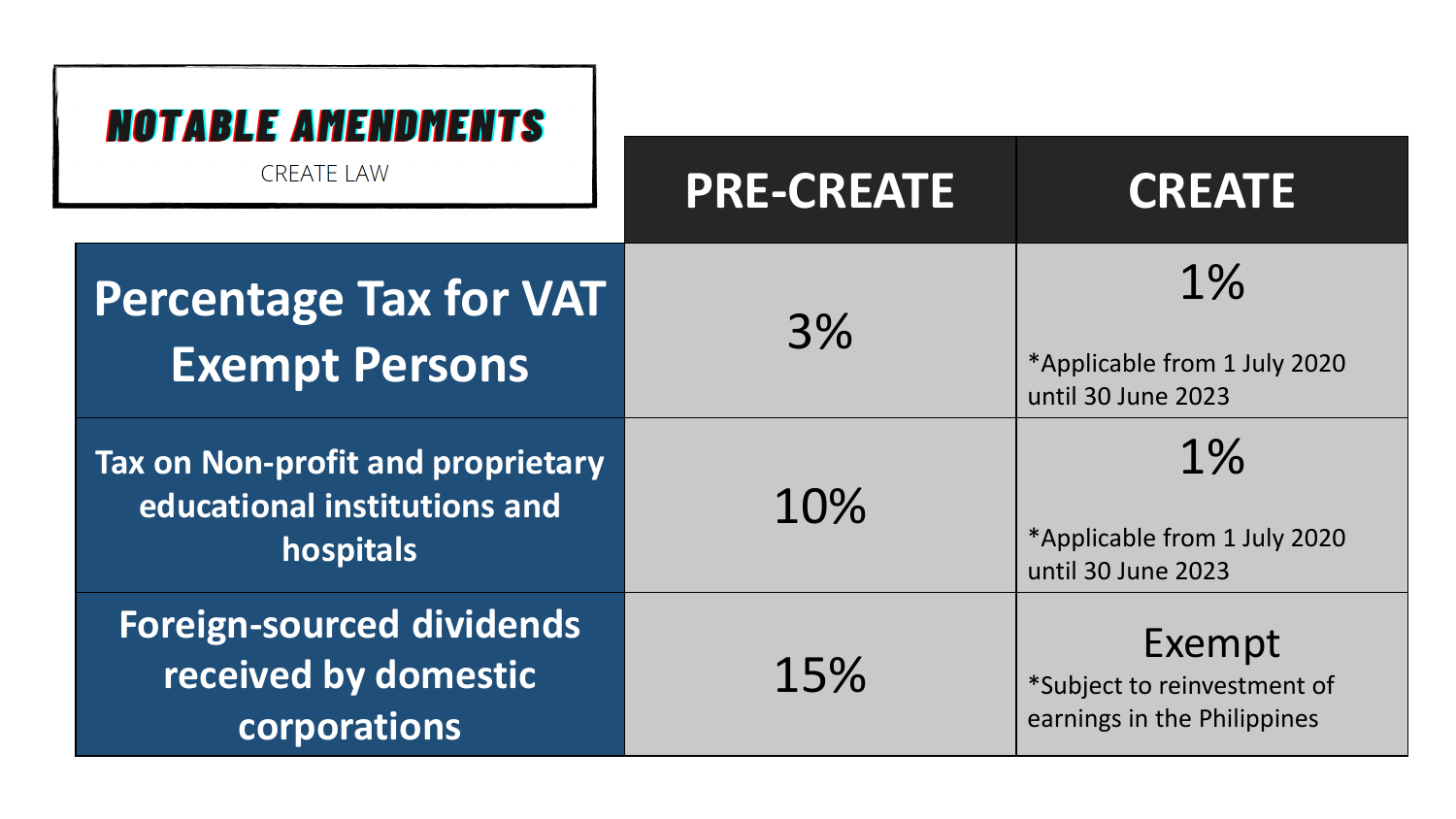| <b>NOTABLE AMENDMENTS</b>                                                                                                              |                   |                                    |  |
|----------------------------------------------------------------------------------------------------------------------------------------|-------------------|------------------------------------|--|
| <b>CREATE LAW</b>                                                                                                                      | <b>PRE-CREATE</b> | <b>CREATE</b>                      |  |
| <b>VAT ON E-Books</b>                                                                                                                  | 12%               | Exempt<br>*Starting 1 January 2021 |  |
| VAT on the sale and<br>importation of prescription<br>drugs for cancer, mental<br>illness, tuberculosis and<br>kidney-related diseases | 12%               | Exempt<br>*Starting 1 January 2021 |  |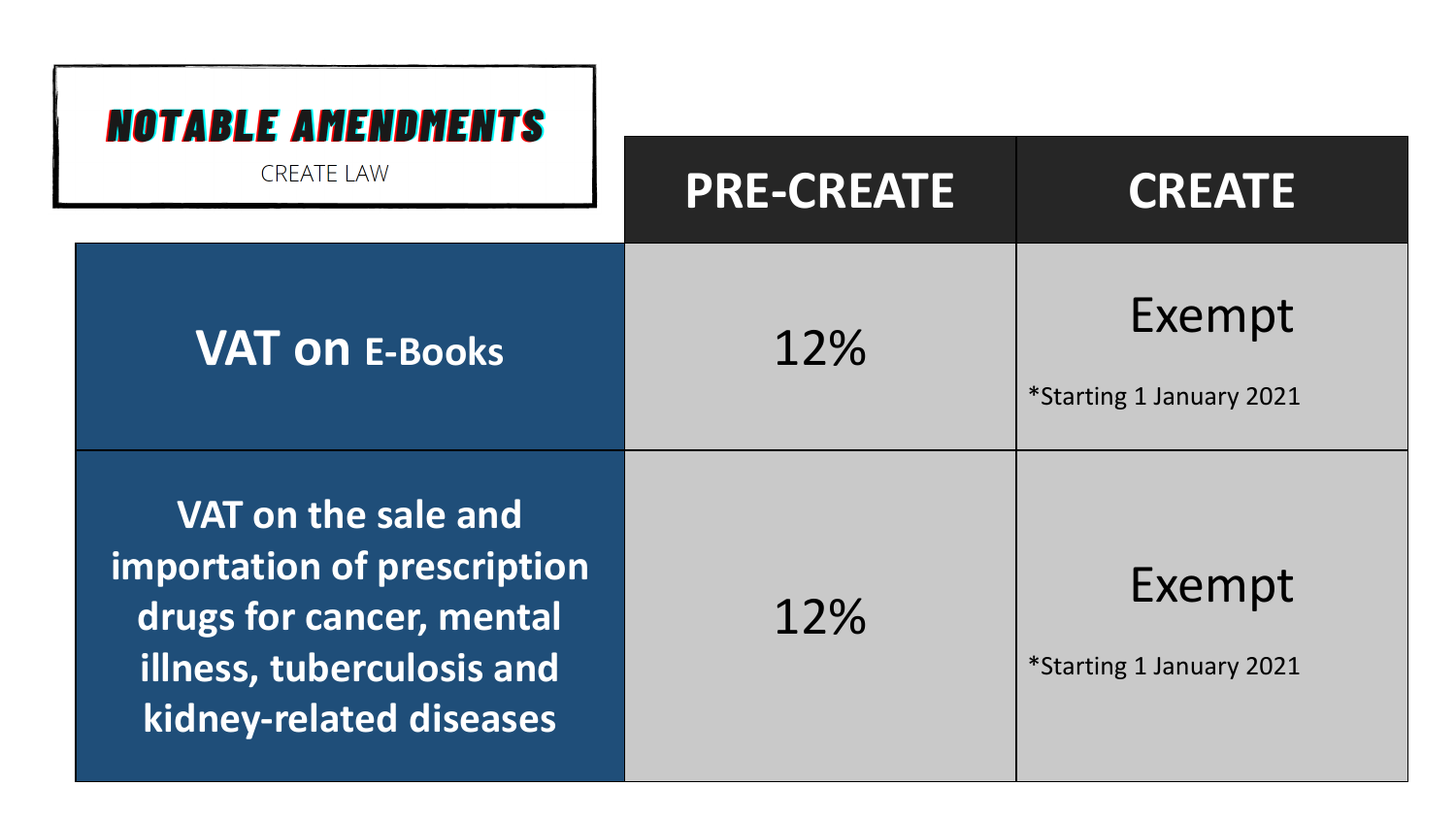

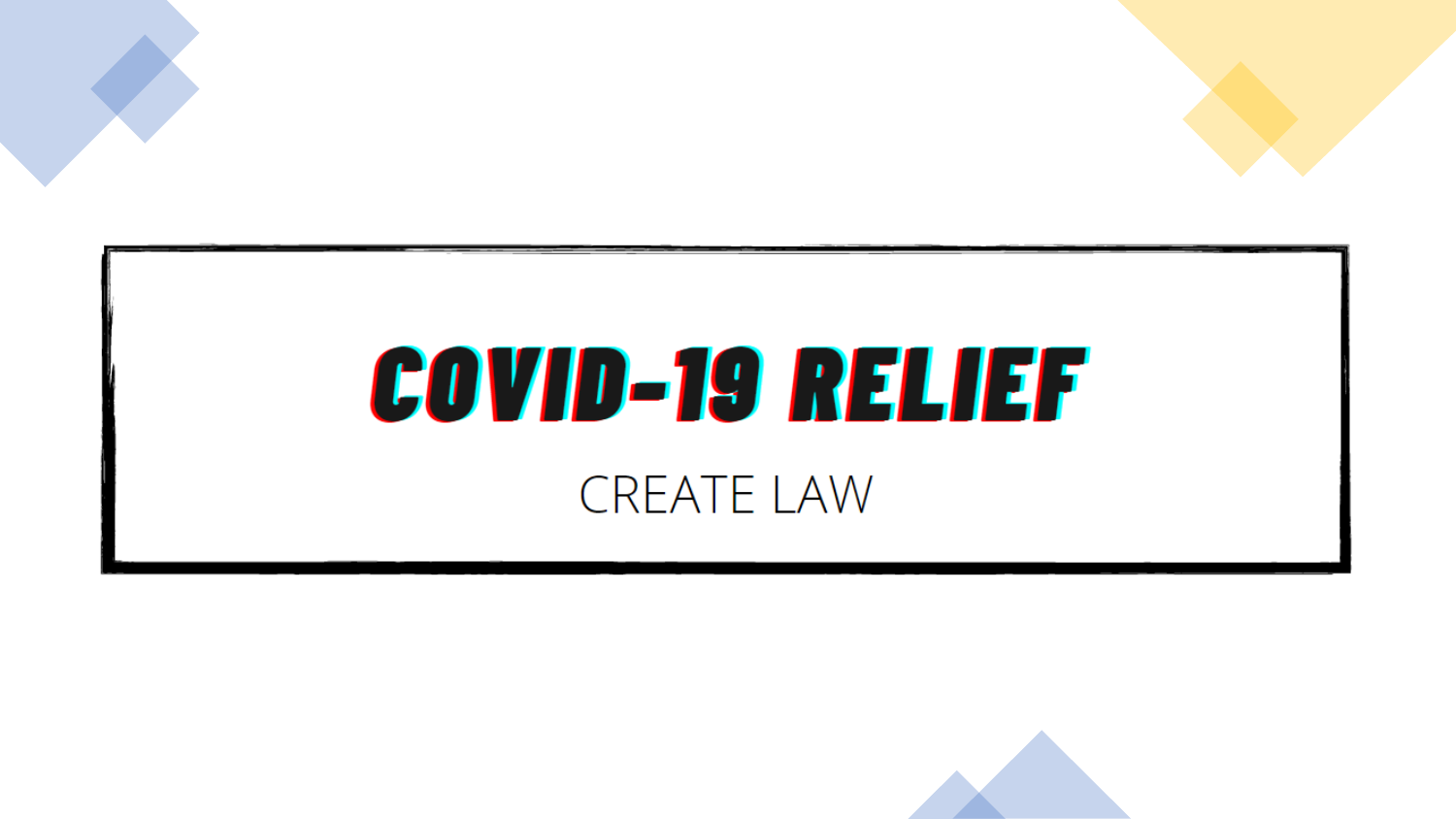| <b>COVID-19 RELIEF</b><br><b>CREATE LAW</b>                                                                         | <b>PRE-CREATE</b> | <b>CREATE</b>                                                |
|---------------------------------------------------------------------------------------------------------------------|-------------------|--------------------------------------------------------------|
| VAT on sale or importation of<br>capital equipment and raw<br>materials for PPE production                          | 12%               | Exempt<br>*Starting 1 January 2021 until 31<br>December 2023 |
| VAT on sale or importation of all<br>prescription drugs, medical<br>supplies, devices and equipment<br>for COVID-19 | 12%               | Exempt<br>*Starting 1 January 2021 until 31<br>December 2023 |
| VAT on the sale or<br>importation of vaccines for<br><b>COVID-19</b>                                                | 12%               | Exempt<br>*Starting 1 January 2021 until 31<br>December 2023 |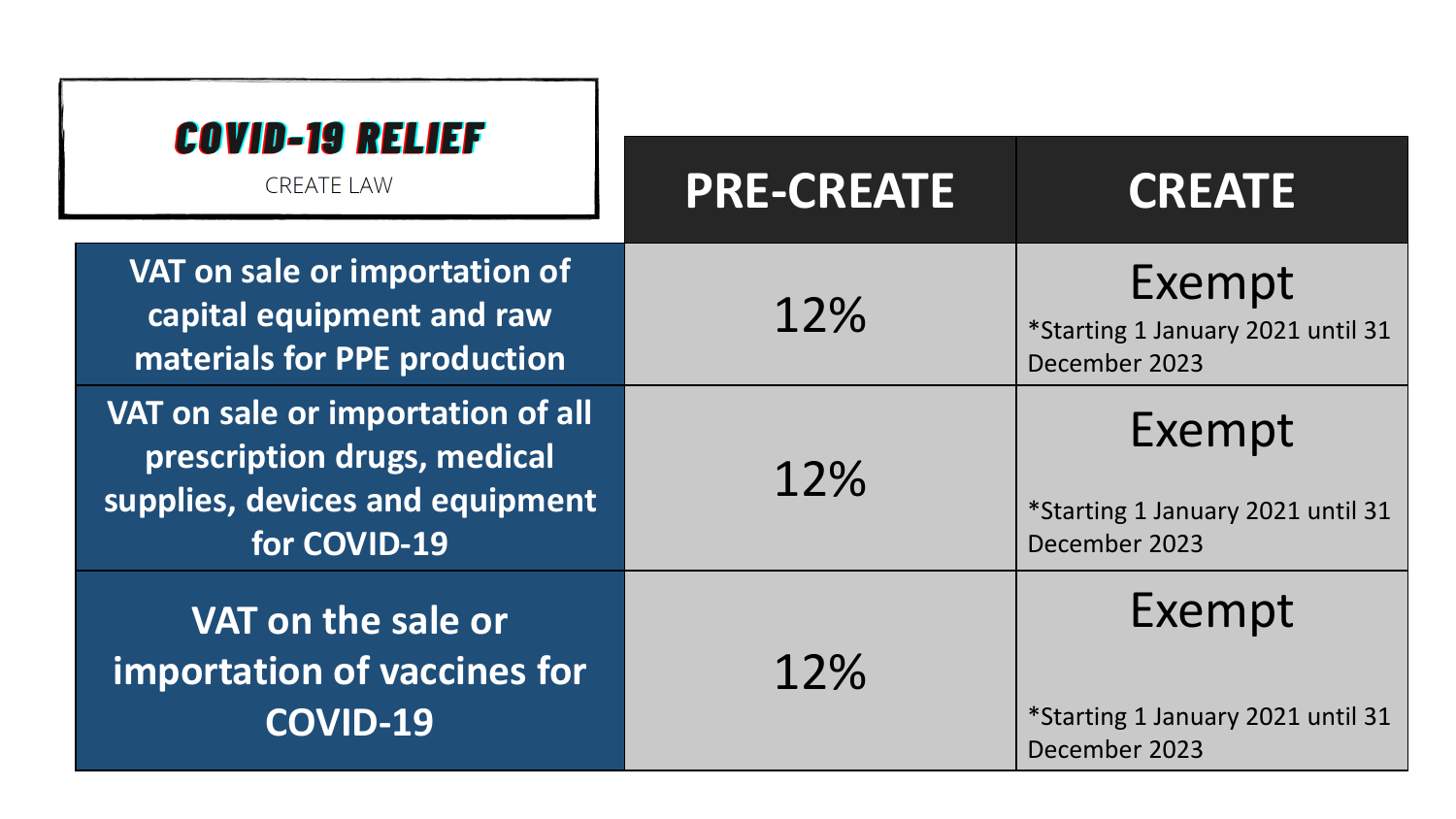

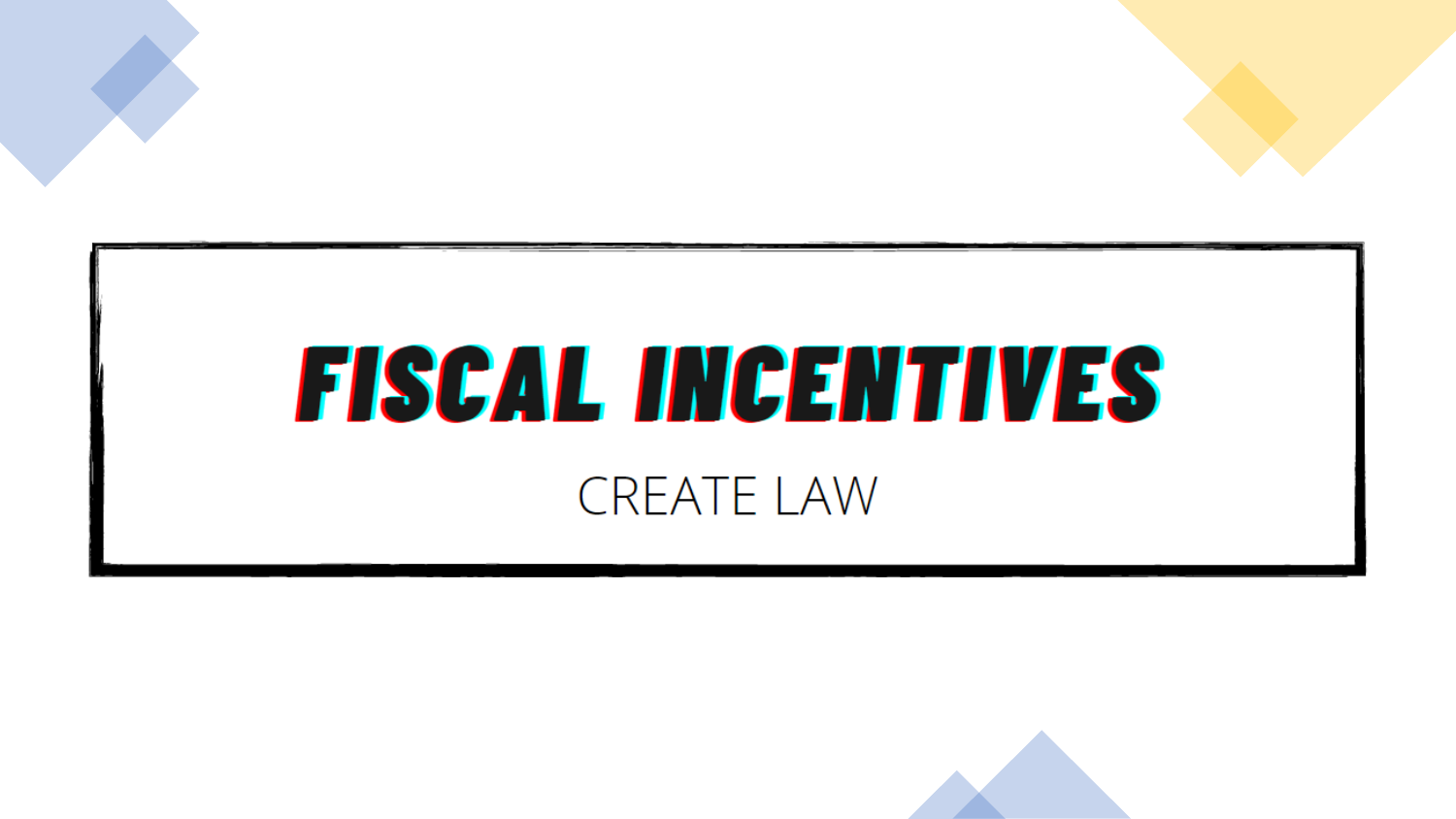|  | <b>FISCAL INCENTIVES</b><br><b>CREATE LAW</b>                                       | <b>PRE-CREATE</b> | <b>CREATE</b>                                                                                   |
|--|-------------------------------------------------------------------------------------|-------------------|-------------------------------------------------------------------------------------------------|
|  | <b>Income Tax Holiday ("ITH")</b><br><b>Duration</b>                                | $4 - 6$ years     | $4 - 7$ years                                                                                   |
|  | <b>Extension of ITH</b>                                                             | 2 or 3 years more | <b>No Extension</b>                                                                             |
|  | <b>Incentive for relocation</b><br>outside NCR or into disaster /<br>conflict areas | <b>None</b>       | 3 years for relocation<br>outside NCR<br>2 years for relocation to<br>conflict / disaster areas |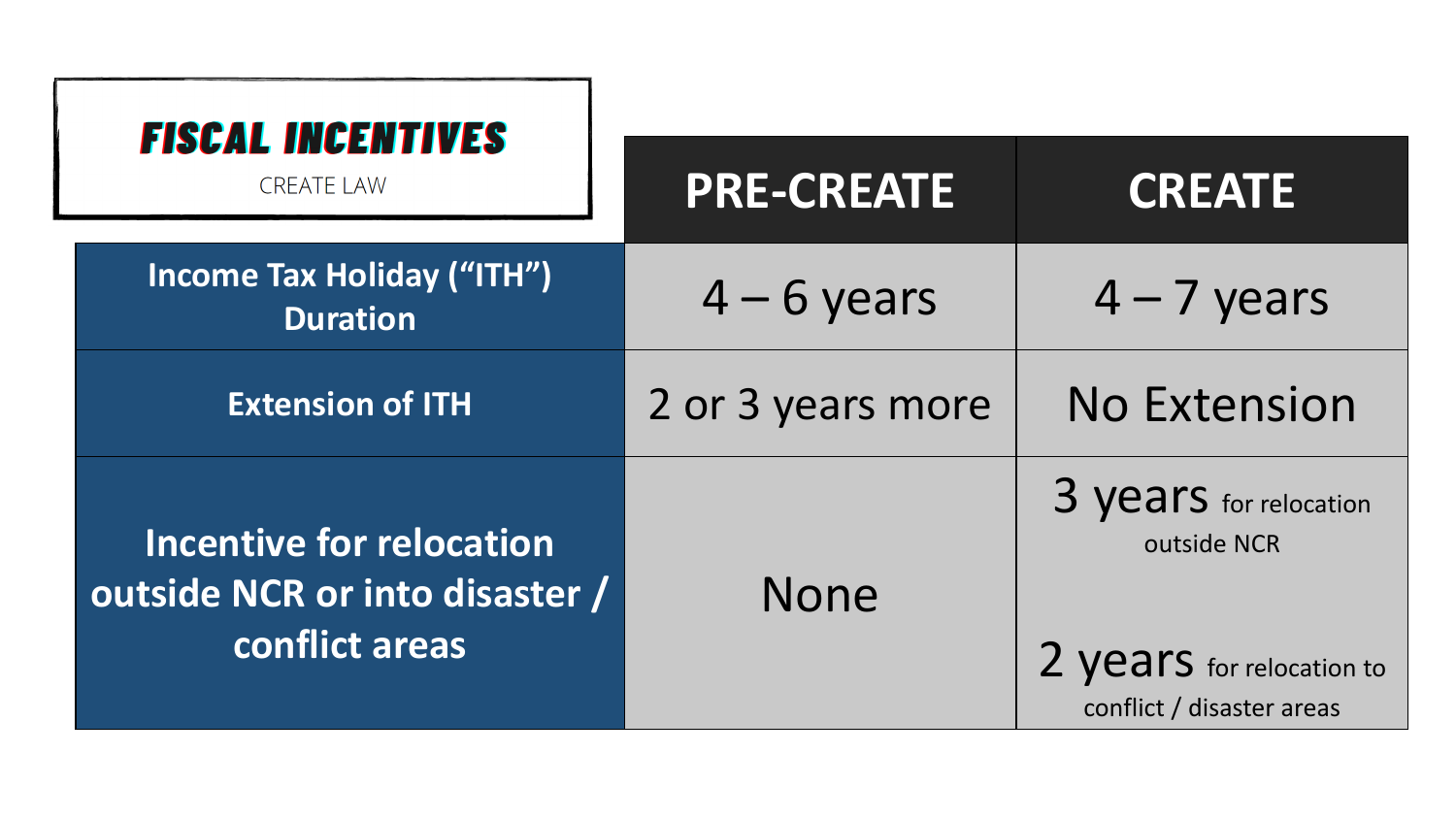| <b>FISCAL INCENTIVES</b>                                       |                   |                                         |  |
|----------------------------------------------------------------|-------------------|-----------------------------------------|--|
| <b>CREATE LAW</b>                                              | <b>PRE-CREATE</b> | <b>CREATE</b>                           |  |
| <b>Power Expense</b>                                           | 100%              | 150%                                    |  |
| <b>Labor Expense</b>                                           | 150%              | 150%                                    |  |
| <b>Training Expense</b>                                        | 100%              | 200%                                    |  |
| <b>Research &amp; Development</b>                              | 100%              | 200%                                    |  |
| <b>Domestic Input Expense</b>                                  | 100%              | 150%                                    |  |
| <b>Reinvestment Allowance to the manufacturing</b><br>industry | <b>None</b>       | Up to 50% of reinvested profit          |  |
| <b>Depreciation Allowance</b>                                  | <b>None</b>       | 10% for buildings, 20% for<br>machinery |  |